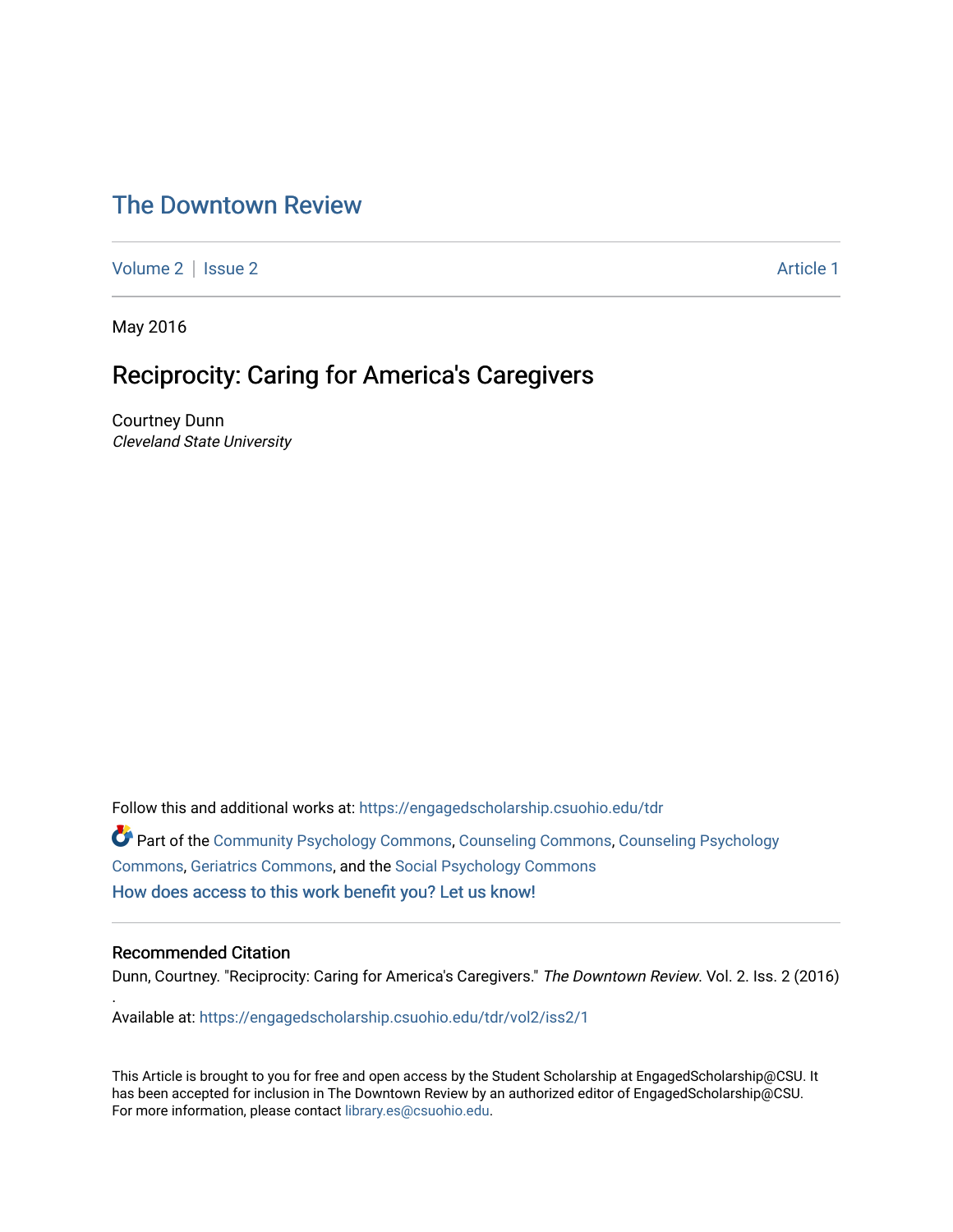## Reciprocity: Caring for America's Caregivers

## Cover Page Footnote

I am endlessly grateful to my mother, who allowed me to use her as not only an example, but also a driving force behind my writing. I would like to thank my professor, Jessica Schantz, for her encouragement in choosing a topic so close to my heart and helping me throughout the editing process.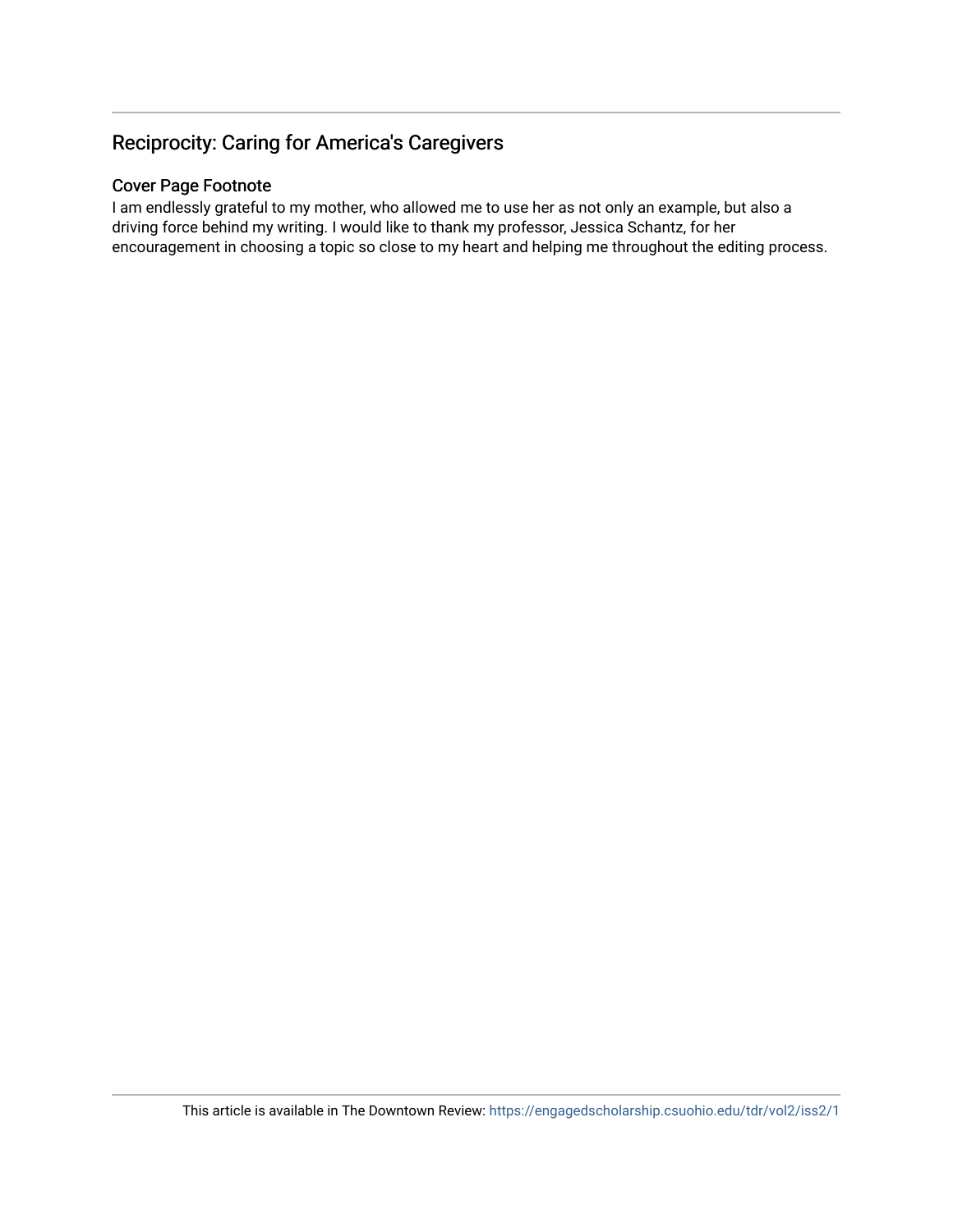She hunches over her desk in the muggy office, slides her short, brown, unwashed locks behind her ear, and with her bloodshot eyes she glances at the clock for what must be the fifteenth time in ten minutes. "Stop worrying, Susie," she whispers to herself. "He's going to call. He's probably still sleeping." A minute goes by as she stares at the spreadsheet on the computer screen, unmoving fingers resting on the keyboard. Finally, as if she cannot hold herself back any longer, she lunges at her phone, frantically dialing the numbers. After about ten seconds there must be a response because you can see the relief overwhelm her face. She warily reveals a smile.



*Photo 1: Charly and Susie celebrated their anniversary with a train ride in Dollywood, TN. July 2015*

Welcome to a day in the life of Susie Dunn. She is 54-years-old and the sole provider for her family: her husband, Charly, their college-going daughter, and their lively four-year-old Boston Terrier. This might sound like the classic American family; however, Charly is 84-years-old and in 2014 he was diagnosed with dementia from Alzheimer's disease. Susie works about 50 hours per week, but while at work she constantly worries about Charly driving and getting in a car accident or falling down the stairs at home. She comes home from work to try to get housework done, but has to spend hours cooking, organizing his medications, and helping him complete whatever task he considers most important. At the end of the day she is

exhausted, but is kept up all night by him talking about work he needs to do or nonexistent money problems. Susie works two careers, a day shift in the office and a night shift as a home caregiver – and she never gets a day off. I would know; I am her daughter.

### 资金率

Like my father, approximately 5.3 million Americans have been diagnosed with Alzheimer's disease (Gaugler et al., 2015, p.16). Experts have categorized the disease into three stages defined in the "2015 Alzheimer's Disease Facts and Figures." First is the "preclinical" stage when individuals suffer measurable differences in the brain indicating signs of the disease but the patient has yet to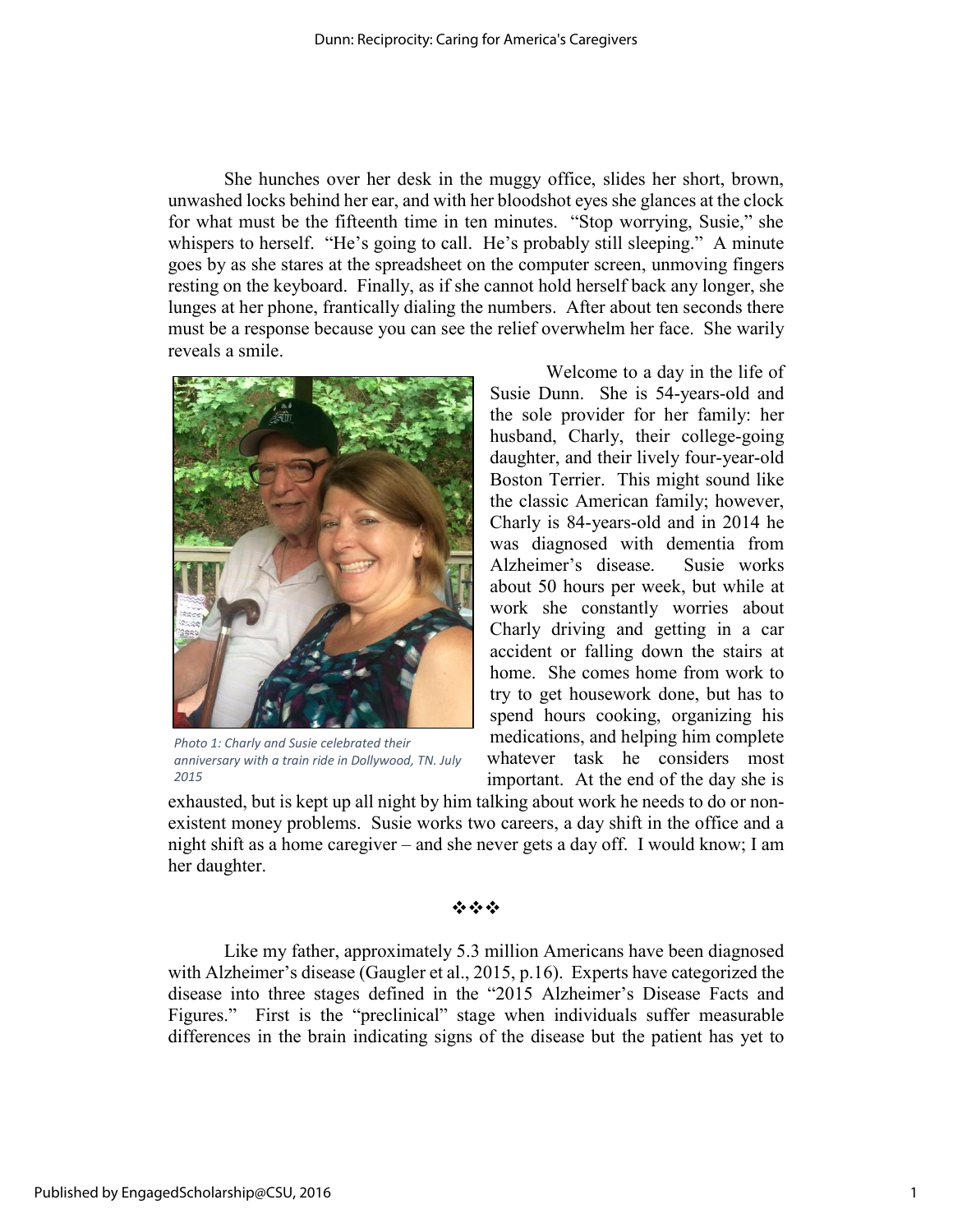experience obvious symptoms. The second stage involves mild cognitive impairment (MCI). Small changes in thinking and decision making become evident but do not affect the individual's ability to perform everyday tasks. The final stage is dementia, when the individual has increasingly severe symptoms which affect his or her ability to function in everyday life (Gaugler et al., 2015, p.13). Once someone is diagnosed with dementia, it is likely that her or she will need assistance to carry out complex tasks such as organizing medication and paying bills. As the disease progresses, the patient will even need assistance walking, bathing, and eating.

Despite the difficulty of managing these symptoms, 15.7 million people provided unpaid care for someone with Alzheimer' disease in 2014, 85% of these people being family members (Gaugler et al., 2015, p.31). Susie is one of these millions, and she can account for the impact it has had on her both physically and mentally. She reports persistent feelings of anxiety which can negatively impact her ability to focus at work, eat healthy, or feel energized enough to exercise. "Each and every day I worry about Charly. I never know how he will be when he

wakes up, so I actually worry constantly." Though the impact is different for each individual, surely all Alzheimer's care providers experience some burden of care. The Alzheimer's Association reported that about 40% of dementia family caregivers suffer depression, with increasing rates as the disease progresses (Gaugler et al., 2015, p.38). As further demonstrated by Figure 1, caregivers experience both physical and emotional stress from caregiving. These levels of stress vary







for each caregiver, calling for research to determine what factors of Alzheimer's caregiving lead to different forms of emotional and physical burden.

In 2010, two researchers from Virginia Polytechnic Institute's Center for Gerontology, Rosemary Blieszner, PhD and Karen A. Roberto, PhD, published their research examining characteristics, responses, and psychological well-being of family care providers to people diagnosed with mild cognitive impairment. In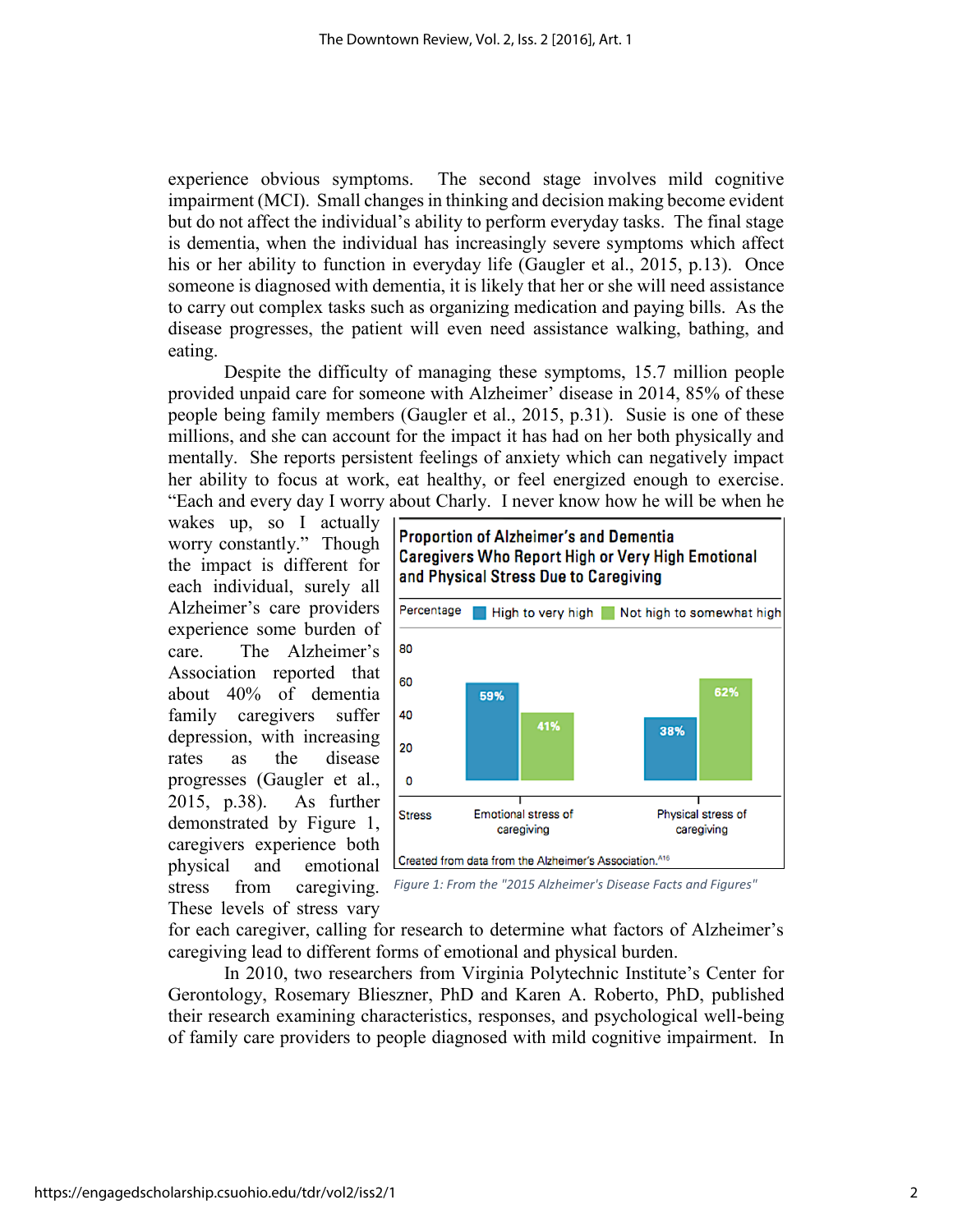the article, "Care Partner Responses to the Onset of Mild Cognitive Impairment" (2010), narratives from each of the test subjects revealed various levels of stress, strain, and frustration (p.11). Their results also indicated that several factors contributed to depressive symptoms such as being more bothered by cognitive symptoms, more perceived burden, less caregiving skill, and less knowledge about dementia (Blieszner & Roberto, 2010, p.11). These factors vary for each individual – and they are preventable.

The little research about resolutions for caregiver burden that has been conducted suggests each of these negative influences can be altered or lessened through some form of intervention for the caregiver. One primary example of supporting research, "Impact of a Community Based Implementation of REACH II for Caregiver of Alzheimer's Patients," was conducted by K. Lykens et al. (2014). The Resources for Enhancing Alzheimer's Caregiver Health (REACH II) program was designed to examine the differences in caregiver burden, self-care, depression, and social support after participating in a support program. After the 6-month program, subjects showed significant decreases in depression and caregiver burden. Self-care and social support demonstrated some improvement; however, these changes were not considered statistically significant (Lykens et al., 2014, pg.5). There are several substantial conclusions that can be made by reviewing these results. First, interventions such as REACH can help to decrease the negative outcomes for family caregivers, demonstrating the need for implementation of similar programs. Second, this program showed success in some areas, but not all, indicating the need for research on the most effective forms of mediation. This research validates the need for community-based intervention programs that are specially designed and implemented to benefit caregivers. In turn, these programs would lead to improvement of the quality of life for people with Alzheimer's disease and their families.

## 资金率

Considering the huge population directly affected by Alzheimer's disease, it is not surprising that a plethora of research has been conducted to prove the negative consequences of being a family care provider. L. Garand et al. (2005) from the University of Pittsburgh tested the psychiatric outcomes of family members providing care for a MCI patient in "Caregiving Burden And Psychiatric Morbidity In Spouses Of Persons With Mild Cognitive Impairment." Researchers conducted a series of interviews with 27 people whose spouses had recently been diagnosed with MCI. The results showed raised levels of task-related responsibilities and caregiver burden along with depressive and anxiety symptoms. Specifically, two caregivers demonstrated symptoms possibly indicating clinical depression, two demonstrated potentially significant anxiety symptoms, and one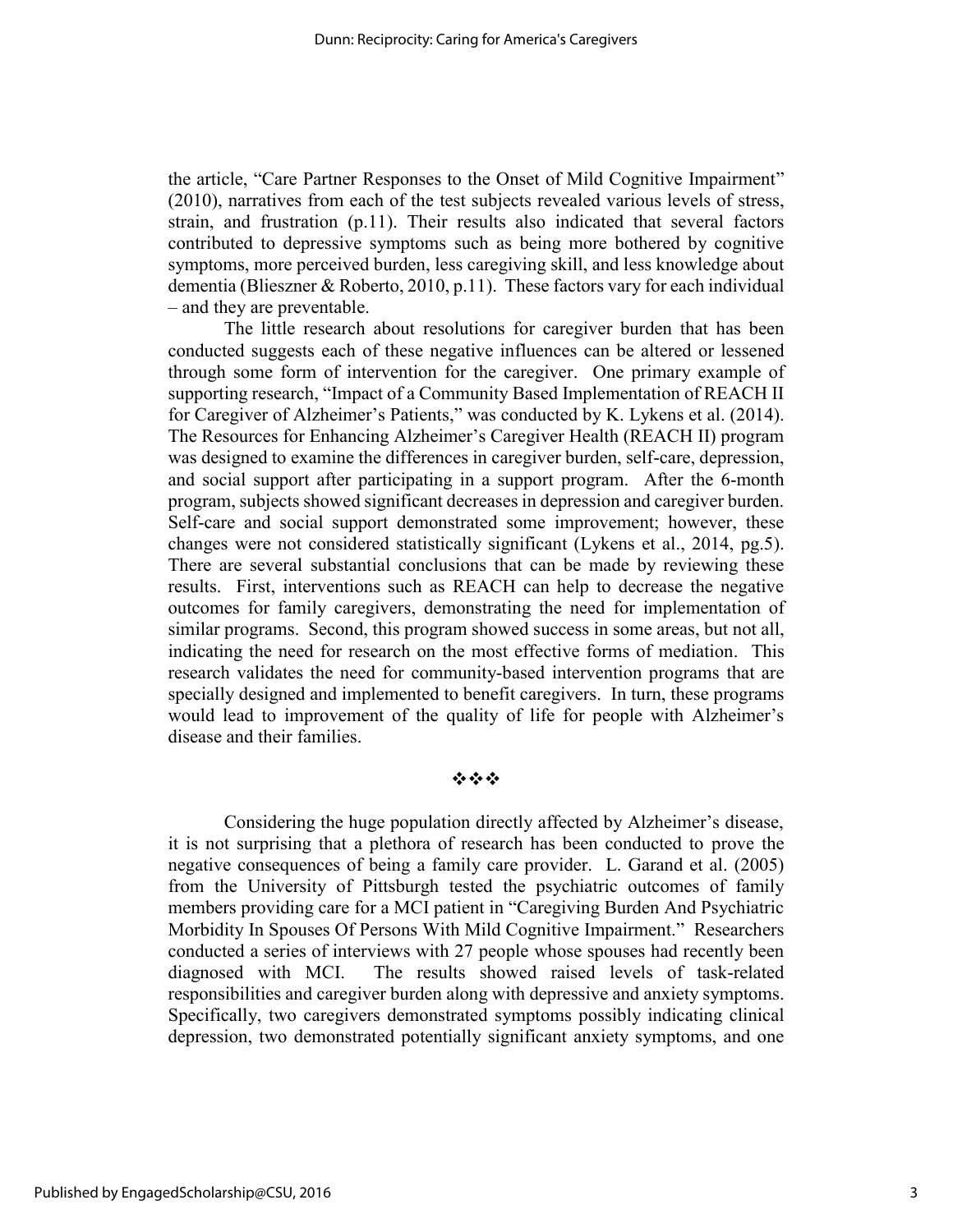caregiver experienced symptoms suggesting clinical depression and anxiety (Garand, 2005, pg.518). More recently, Blieszner and Roberto made similar conclusions regarding caregiver depression. After interviewing 106 caregivers of MCI patients, a total of 79% of caregivers reported depressive symptoms; 12.5% reported nine or more symptoms, indicating clinically significant depression (Blieszner & Roberto, 2010, p.18). It is important to note that the subjects of these two reports were caring for persons still in the second stage of Alzheimer's disease. Symptoms of Alzheimer's become increasingly worse as the disease progresses and, as confirmed by the Alzheimer's Association, depression in family caregivers worsens as the patient advances into dementia (Gaugler et al., 2015, p.38). Because most cases of Alzheimer's disease are diagnosed during MCI, these studies establish the need for caregiver intervention resources immediately after the Alzheimer's diagnosis of a family member. Such programs could prevent the negative impacts of caregiving such as anxiety or depression from developing or progressing.



*Photo 2: I visited my dad in the hospital following a school event. February 2014*

While it would have been ideal for my mom to receive intervention during my father's advancement of Alzheimer's disease, she did not have the opportunity because of my father's abrupt diagnosis. She was not aware that my father had the disease until he suddenly needed constant care. It was a snowy Thursday night in February when my mom took my dad to the hospital because of excruciating ear pain. Although his complaining about the pain was unusual, we didn't really worry; it was probably just an ear infection. An overnight stay revealed shingles in his inner ear, but still this wasn't too bad; a lot of older people

get shingles and they recover. However, this overnight stay turned into six weeks in the hospital – and we worried. During this time, my dad tried to escape from the hospital. Twice. He was promptly awarded an ankle bracelet and a bed alarm. Suddenly, one day the side of my dad's face was drooping and immobile. He developed Bell's palsy, indicating damage to his nerves and brain. We worried constantly after that. My mother was rarely at work because he wanted her to be with him and I lost motivation to compete my homework. There were days when he was very confused, he couldn't hold a conversation, or he didn't remember who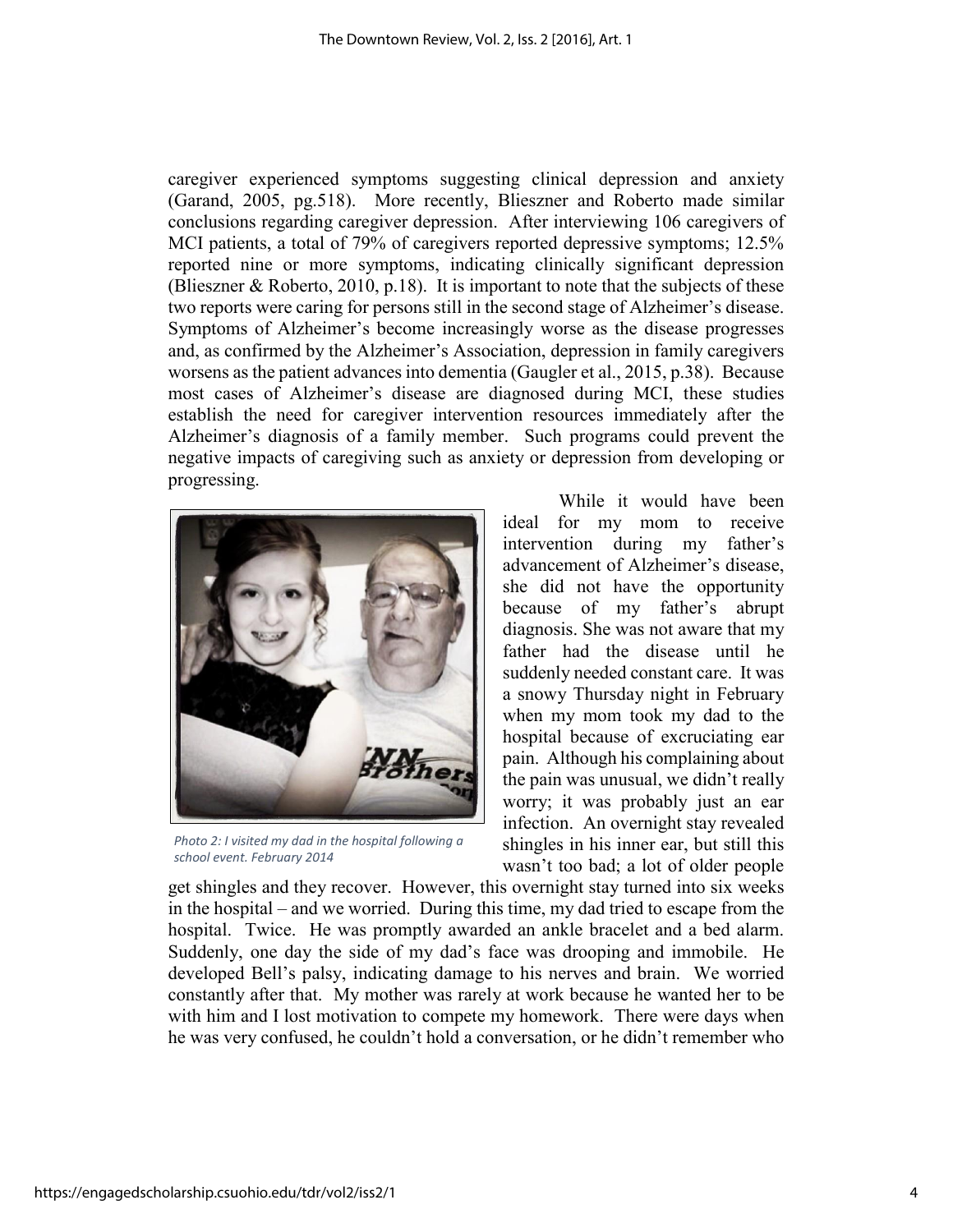he was talking to. Yes, he was on a substantial amount of pain medication, but something else was causing these strange symptoms. Finally, after conducting several tests the doctor revealed dementia, probable Alzheimer's. The stress and pain he had experienced from the shingles and staying in the hospital had likely progressed the disease. Suddenly my mother became a full-time caregiver. Now she worries about my dad and I worry about her.

"I am sure it would help me to go to some kind of support group," she says almost a year and a half later. "Talking to people going through the same thing would help me." When investigating options at our local Wooster Community Hospital, we discovered there is an Alzheimer's support group that "provides information for caregivers as well as current research developments" ("Support Groups"). This material could be helpful, but in some cases simply receiving information may not be enough. Although there is not sufficient research to identify the best form of intervention, several studies indicate that people with depression or anxiety would benefit from other forms of intervention such as counseling or support groups. Like my mother, there are millions of caregivers who deserve to live a high-quality life. For this reason, support programs need to become a standard option for those caring for someone with Alzheimer's disease.

### $\mathcal{L}_\text{R}$  ,  $\mathcal{L}_\text{R}$  ,  $\mathcal{L}_\text{R}$

While there is certainly a lack of research regarding the most impactful forms of intervention to prevent specific factors of caregiver burden, there have been several tested support programs. For example, Stephens et al. (2011) from La Trobe University in Australia evaluated Well Ways, a family education program designed to improve the health of family caregivers for someone with a mental illness. The program featured eight, three-hour group sessions which tested subjects for worrying, tension, urging, supervision, and general health (Stephens et al., 2011, p.47). The results demonstrated a significant decrease in the areas of distress, worrying, tension, and urging, leading Stephens to rule Well Ways an effective program in reducing negative consequences for family caregivers of someone with a mental illness. Yes, this information is positive and useful; however, the research studies that have been conducted have focused on different factors of caregiver burden, making it difficult to come to a general conclusion.

The REACH II intervention included numerous strategies: providing information to the caregiver, didactic instructions, role playing stress management techniques, problem solving, skills training and telephone support groups. The 6 month intervention included 12 sessions (nine in-home and three telephonic) and five structured telephone support group sessions (Lykens et al., 2014, p.2). The program by Stephens et al., Well Ways, applied completely different techniques. Participants attended eight, weekly group sessions with 9-14 caregivers where they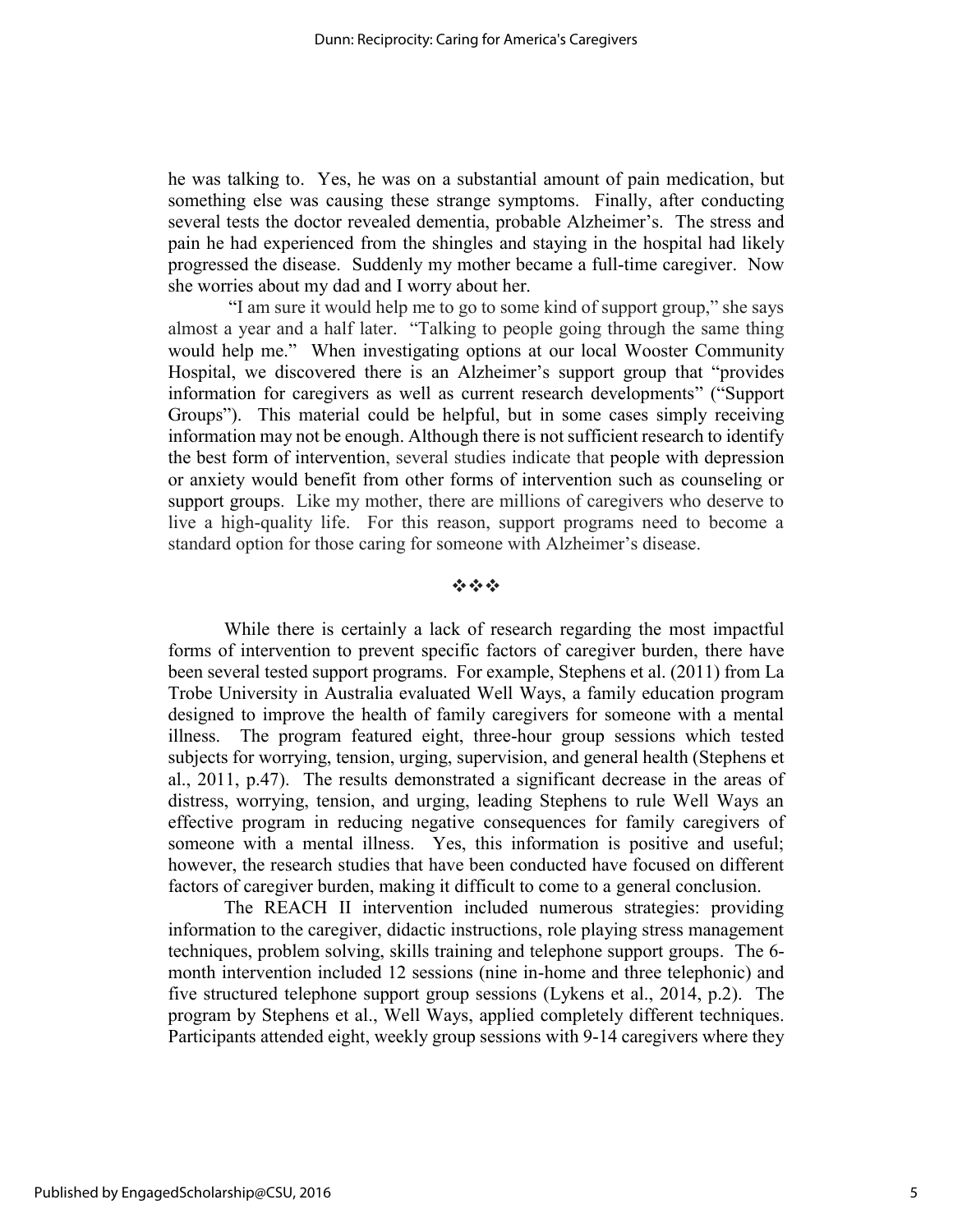were given information and had a discussion. While participants in REACH II were tested for caregiver burden, depression, self-care, and social support, Well Ways analyzed subjects for levels of distress, worrying, tension, and urging (Lykens et al., 2014, p.1) (Stephens et al., 2011, p.45). Figure 2 defines the eight forms of intervention mentioned in the "2015 Alzheimer's Disease Facts and Figures" (Gaugler et al., 2015, p.41). Only three of the eight methods (psychoeducational, support groups, multicomponent) were used in the REACH II and Well Ways programs. Additionally, the use of multicomponent approaches makes it difficult to determine which intervention best reduced each symptom experienced by the caregivers. The discrepancies in factors and support methods tested in research demonstrate the need for further investigation to create a solid conclusion on the most effective forms of intervention for caregivers.

| <b>Type and Focus of Caregiver Interventions</b> |                                                                                                                                                                                                                                                                                                                                                                                          |
|--------------------------------------------------|------------------------------------------------------------------------------------------------------------------------------------------------------------------------------------------------------------------------------------------------------------------------------------------------------------------------------------------------------------------------------------------|
| <b>Type of Intervention</b>                      | <b>Description</b>                                                                                                                                                                                                                                                                                                                                                                       |
| Case management                                  | Provides assessment, information, planning, referral, care coordination and/or advocacy<br>for family caregivers.                                                                                                                                                                                                                                                                        |
| Psychoeducational                                | Includes a structured program that provides information about the disease, resources<br>and services, and about how to expand skills to effectively respond to symptoms of the<br>disease (that is, cognitive impairment, behavioral symptoms and care-related needs).<br>Includes lectures, discussions and written materials and is led by professionals with<br>specialized training. |
| Counseling                                       | Aims to resolve pre-existing personal problems that complicate caregiving to reduce<br>conflicts between caregivers and care recipients and/or improve family functioning.                                                                                                                                                                                                               |
| Support groups                                   | Less structured than psychoeducational or therapeutic interventions, support groups<br>provide caregivers the opportunity to share personal feelings and concerns to overcome<br>feelings of social isolation.                                                                                                                                                                           |
| Respite                                          | Provides planned, temporary relief for the caregiver through the provision of substitute<br>care; examples include adult day services and in-home or institutional respite for a certain<br>number of weekly hours.                                                                                                                                                                      |
| Training of the person<br>with dementia          | Includes memory clinic or similar programs aimed at improving the competence of the care<br>recipient, which may also have a positive effect on caregiver outcomes.                                                                                                                                                                                                                      |
| Psychotherapeutic<br>approaches                  | Involve the establishment of a therapeutic relationship between the caregiver and a<br>professional therapist (for example, cognitive-behavioral therapy for caregivers to focus<br>on identifying and modifying beliefs related to emotional distress, developing new<br>behaviors to deal with caregiving demands, and fostering activities that can promote<br>caregiver well-being). |
| Multicomponent<br>approaches                     | Are characterized by intensive support strategies that combine multiple forms of<br>interventions, such as education, support and respite into a single, long-term service<br>(often provided for 12 months or more).                                                                                                                                                                    |

*Figure 2: From the "2015 Alzheimer's Disease Facts and Figures"*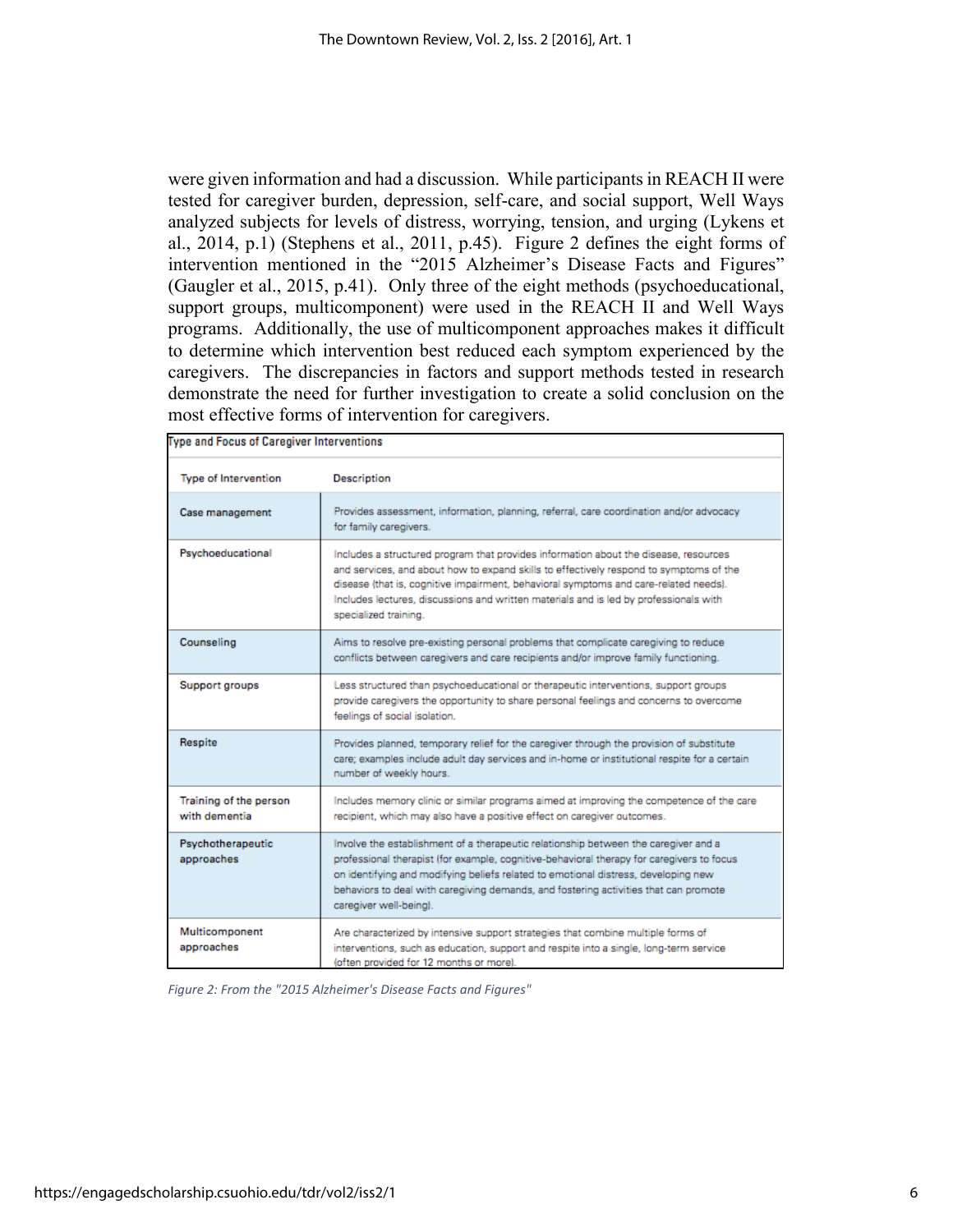Despite inadequate research on the benefits of caregiver interventions, the need for support is still quite apparent. Caregivers of persons with Alzheimer's disease should not be forced to choose between their own health and that of a loved one. According to the Alzheimer's Association (2015), most people choose to provide care for a family member with Alzheimer's disease due to the desire to keep that person at home, their personal closeness to that person, and their perceived obligation as that person's spouse (p.31). Along with these factors, research has proven another incentive for keeping loved ones in the home. "Long-Term-Care Placement and Survival of Persons With Alzheimer's Disease" is a product of the University Memory and Aging Center at Case Western Reserve by McKee McClendon et al. (2006). Their research found that long-term-care placement tripled the risk of death for patients, but the longer the person remains in the home, the smaller their risk of death. 15 additional years in their home can half that person's risk of dying at a care facility (McClendon et al., 2006, p.225). Therefore, keeping an Alzheimer's disease patient in their own home will likely prolong that person's life. This research surely encourages family members to care for their Alzheimer's disease patient for as long as possible, but they should not have to sacrifice their own health.

Mary Mittelman et al. at New York University's School of Aging Studies agrees. Her research assigned people taking care of a spouse with Alzheimer's disease to an intensive counseling group and therapy session specializing with memory loss. These spouses were able to put off nursing home care for eighteen months and save approximately \$90,000 in nursing home care fees (Mittelman et al., 2006, p.1598). "Most family members would like to keep their loved one at home as long as possible," said Mittelman in an interview for *USA Today* (Fackelmann, 2006). Her research proposes that a balance between patient health and caregiver health is achievable, but only when the caregivers receive support.

Various research studies establish the need for, and positive impact of, intervention for caregivers. While the best form of intervention for each symptom of caregiver burden is still unknown, research by Mittelman et al., Stephens et al., and Lykens et al. demonstrates that multicomponent interventions help relieve some depressive or anxiety-based symptoms (p.1598) (p.48) (p.6). For example, these studies demonstrate that a support group accompanied by education and respite would be more successful than a support group alone. Nonetheless, it is quite difficult to locate programs that provide more than one component of intervention. Many cities have small support groups located at community hospitals and nursing homes, but these groups are not always accompanied by other forms of intervention.

One example of an organization which provides support for care providers is the Alzheimer's Association. The charity's online Caregiver Center provides a range of information on care training, dealing with stress, and community support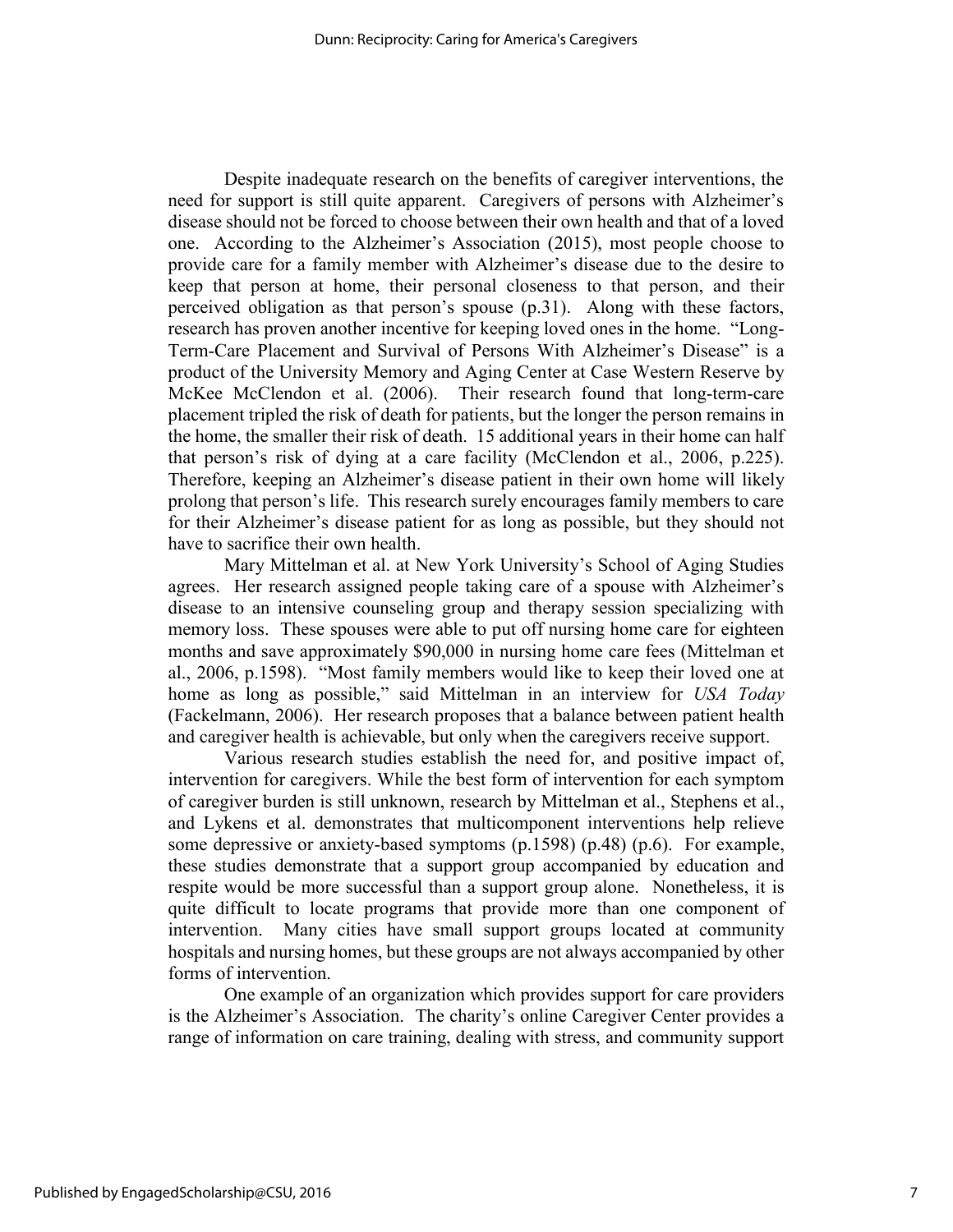("Alzheimer's and Dementia Caregiver Center," 2015). They also sponsor the most prevalent support group specifically for Alzheimer's caregivers in the United States. The free caregiver support groups are led by a trained facilitator and designed to help caregivers solve problems and make difficult decisions by hearing the stories of others who are coping with similar circumstances ("Alzheimer's and Dementia Caregiver Center," 2015). There is at least one support group in every state and often many more (there are 40 in Ohio). While the effort put into these groups displays potential – and surely benefits many people who attend – they are still not specially designed to relieve specific forms of caregiver burden or to be accessible to all caregivers. For those who are committed to caring for their family members who can no longer care for themselves, one key aspect to successful intervention is accessibility. In fact, this problem has prevented my mother from seeking out intervention more than anything else. The closest Alzheimer's Association support groups for my mother are 30-40 minutes from home ("Alzheimer's and Dementia Caregiver Center," 2015). This may not seem far to some, but it is for a caregiver. My mother would have to be away from home for at least 2 hours in the evening. She thinks that leaving my father alone while being this far from home would likely cause her more stress than the support group would relieve. Still, these are her best options to receive support specifically for Alzheimer's disease care providers.

Support groups like the ones found in small communities and those implemented by the Alzheimer's Association may benefit some care providers; however, current research suggests that care plans or counseling to manage specific symptoms of caregiver burden would be more beneficial (Stephens et al., 2011, p.50) (Lykens et al., 2014, p.6). The already established support groups are centrally located, but still not easily accessible for those providing full-time care for another person. Perhaps additional research could work toward designing a new form of intervention that could benefit caregivers of all ages and levels of education on Alzheimer's disease. Perhaps a government-led program could reach individuals located outside of large cities and be better implemented throughout the United States. No matter the requirements, as a daughter of a man with Alzheimer's disease and his caregiver, I know that there needs to be a change when it comes to the United States and its caregivers. There needs to be reciprocity.

"I know there is a lot to caring for a person at home, but I am going to try to keep him at home as long as I can," says Susie. Surely many spouses, children, and friends of someone with Alzheimer's disease share this purpose. Although I know my mom would do anything for my dad in a heartbeat, she should not have to sacrifice her job, her social life, and her mental health. The current lack of caregiver support forces people to choose between allowing the suffering of the dementia patient or the suffering of the caregiver. This is not fair, and I for one refuse to choose between my mother and my father. Research confirms that the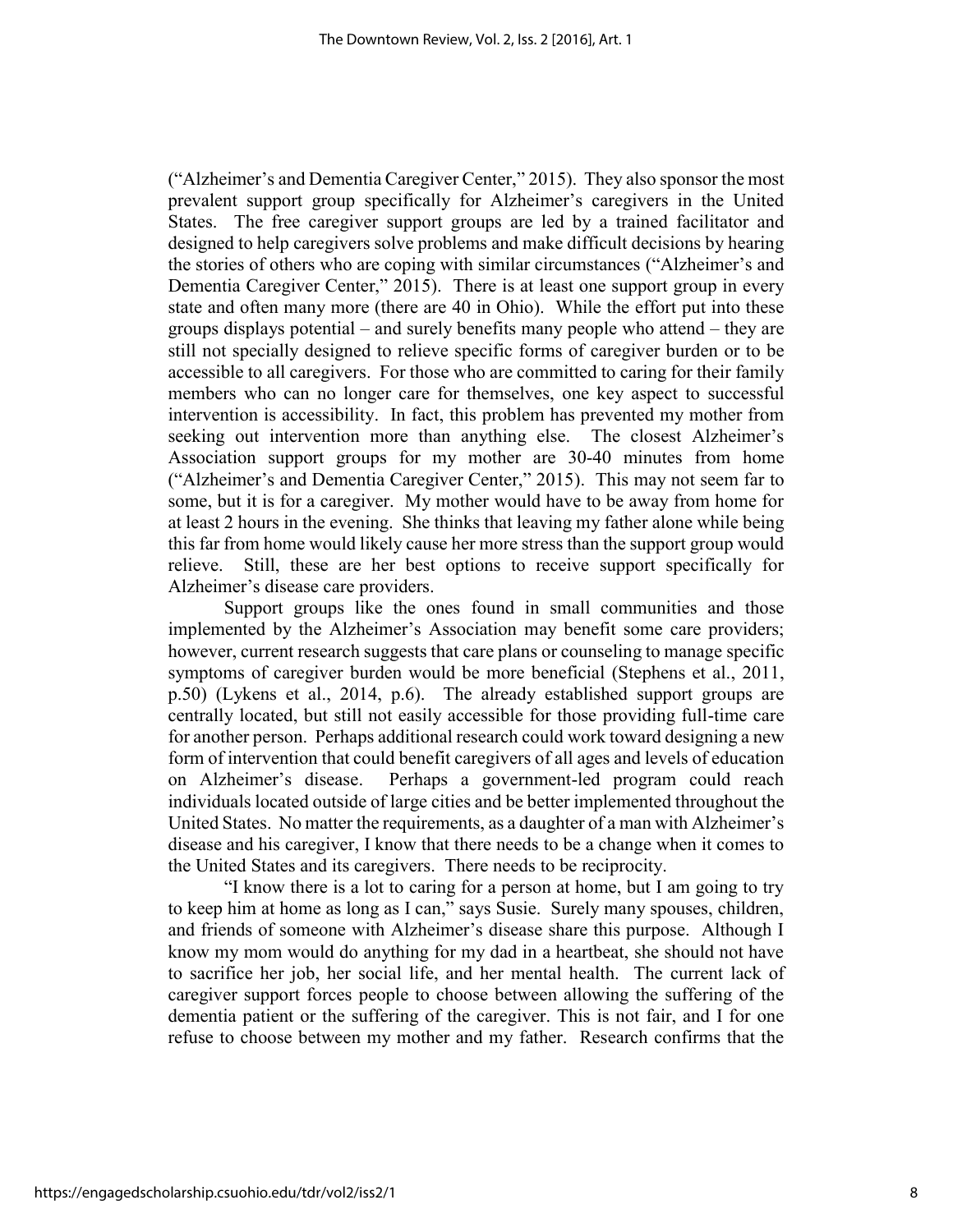best way to ensure they both have a long, high-quality life is for my mother to seek out intervention. The same goes for *all* care providers. For my mother, and for caregivers of family members with Alzheimer's disease across the nation, support programs based on detailed research need to be implemented in communities across the United States so that *all* caregivers have access to the intervention that they need.



*Photo 3: Charly, Susie, Courtney, & Delilah. 2015*

### References

- Alzheimer's Association. (2015). Alzheimer's and Dementia Caregiver Center. Retrieved from http://www.alz.org/care/
- Blieszner, R., & Roberto, K. A. (2009). Care Partner Responses to the Onset of Mild Cognitive Impairment. *Gerontologist*, 50(1), 11-22. doi: 10.1093/geront/gnp068
- Fackelmann, K., (2006, November 14). Counseling keeps Alzheimer's patients home. *USA Today*. Retrieved from http://usatoday30.usatoday.com/news/health/2006-11-13-alzheimershome\_x.htm
- Garand, L., Dew, M. A., Eazor, L. R., DeKosky, S. T., & Reynolds III, C. F. (2005). Caregiving burden and psychiatric morbidity in spouses of persons with mild cognitive impairment. *International Journal Of Geriatric Psychiatry*, 20(6), 512-522. doi:10.1002/gps.1318